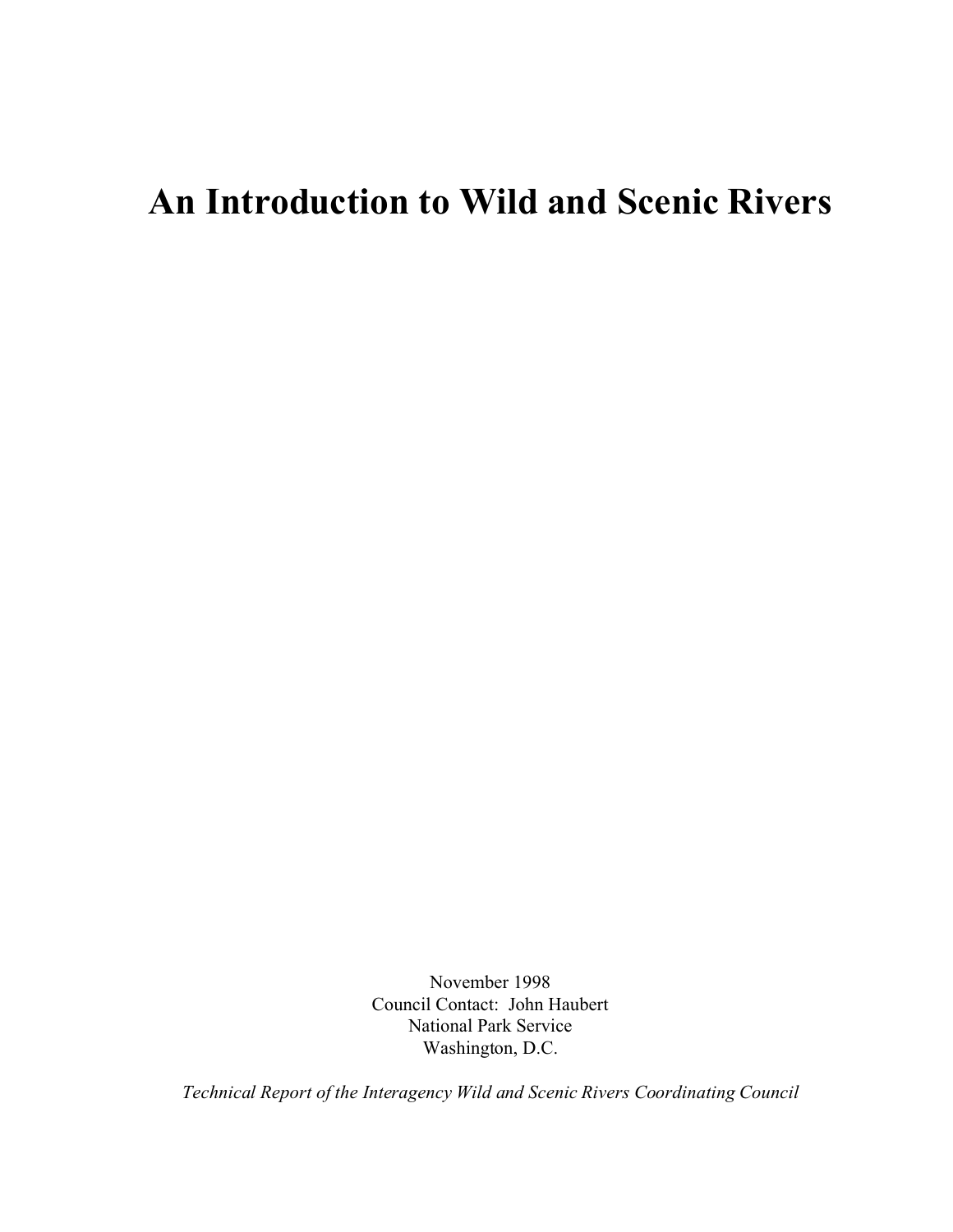# **An Introduction to Wild and Scenic Rivers**

## *Table of Contents*

| Establishment of Boundaries and Land Acquisition  4 |  |
|-----------------------------------------------------|--|
|                                                     |  |
|                                                     |  |
|                                                     |  |
|                                                     |  |
|                                                     |  |
|                                                     |  |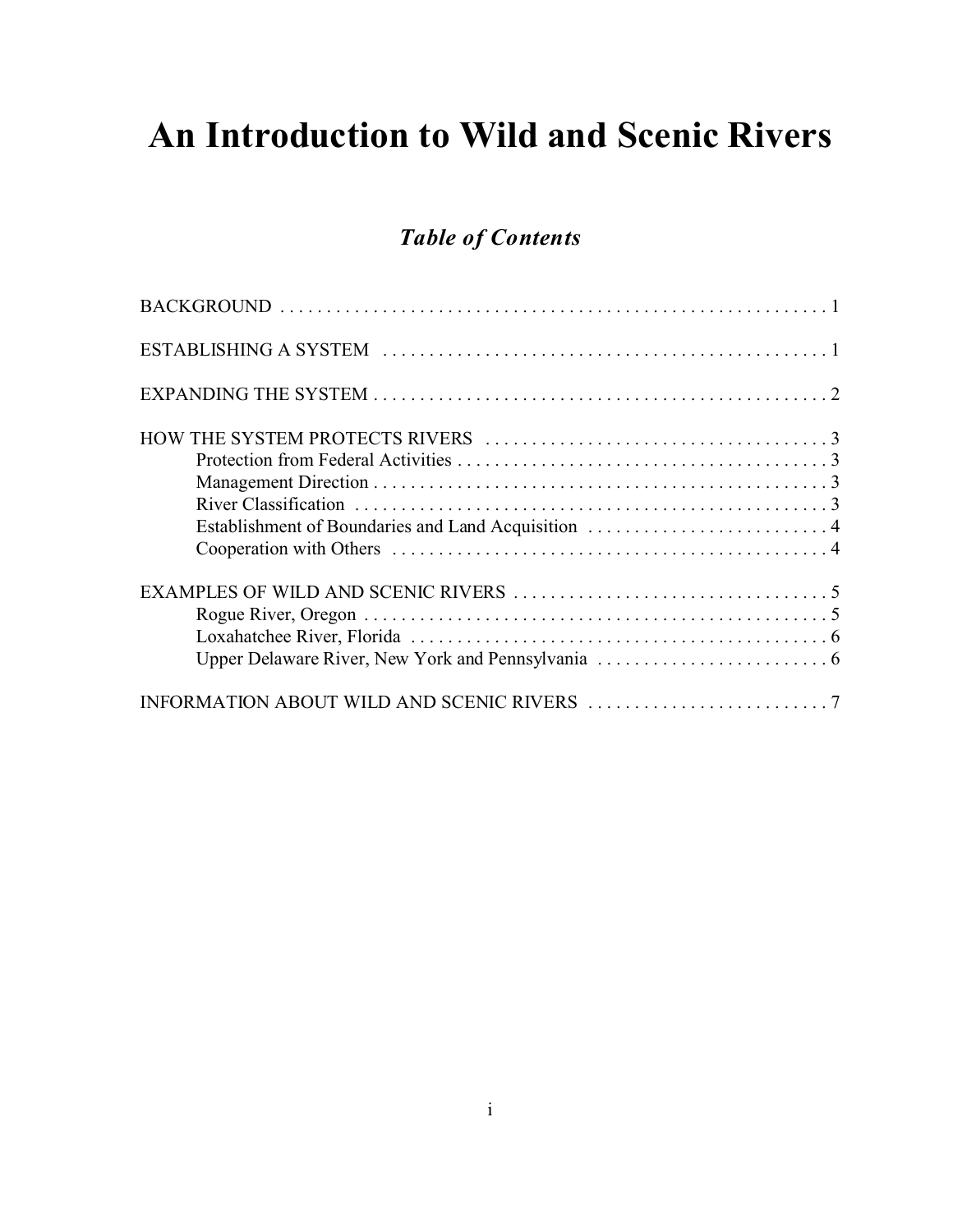## **An Introduction to Wild and Scenic Rivers**

## **BACKGROUND**

Our nation's rivers have always served as arteries of commerce and industry. From navigational channels and a source of power to turn gristmills to providing drinking water, hydroelectric power, irrigation water for croplands, and a carrier of waste products, our rivers have facilitated economic development. Much development also occurred in floodplains. The inevitable flooding led to major public works projects to prevent or mitigate flood damage through diversion, channelization and construction of dams and levees. Many miles of river and associated natural values were lost or changed forever.

### **ESTABLISHING A SYSTEM**

By the 1960's, there was sufficient concern over the seemingly inexorable loss of free-flowing rivers that Congress decided to intervene. The result was passage of legislation to preserve forever in a free-flowing condition some of the nation's most precious rivers. This legislation - the Wild and Scenic Rivers Act (Act) -- was signed into law as Public Law 90-542 on October 2, 1968. Section 1(b) of the Act expresses Congressional policy for America's rivers:

*It is hereby declared to be the policy of the United States that certain selected rivers of the Nation which, with their immediate environments, possess outstandingly remarkable scenic, recreational, geologic, fish and wildlife, historic, cultural, or other similar values, shall be preserved in free-flowing condition, and that they and their immediate environments shall be protected for the benefit and enjoyment of present and future generations. The Congress declares that the established national policy of dam and other construction at appropriate sections of the rivers of the United States needs to be complemented by a policy that would preserve other selected rivers or sections thereof in their free-flowing condition to protect the water quality of such rivers and to fulfill other vital conservation purposes.*

To accomplish this goal, Congress established a National Wild and Scenic Rivers System (National System). To qualify, a river or river segment must be in a free-flowing condition and must be deemed to have one or more "outstandingly remarkable" scenic, recreational, geologic, fish and wildlife, historic, cultural or other similar values. There were eight inaugural components -- the Middle Fork of the Clearwater and the Middle Fork of the Salmon in Idaho, the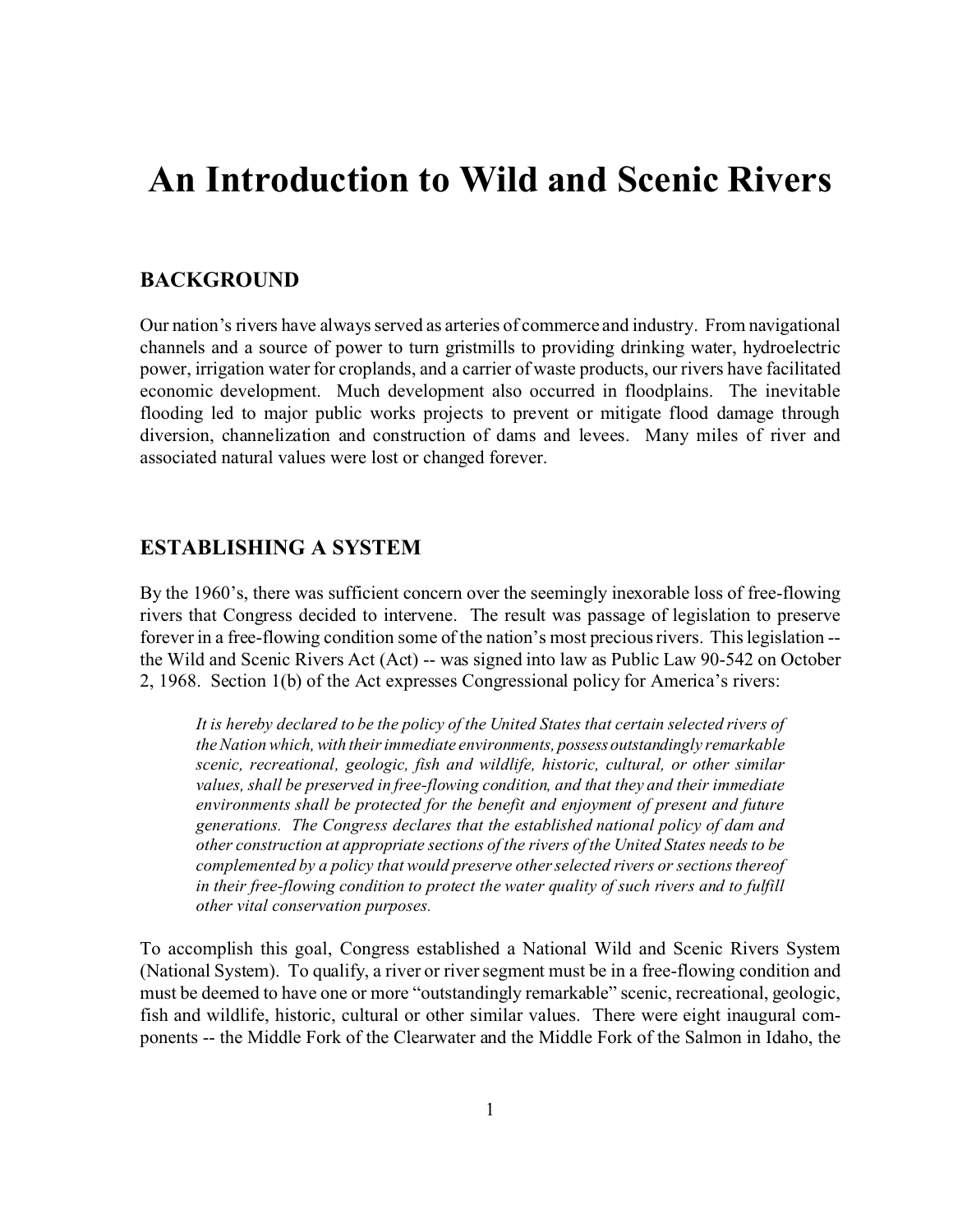Eleven Point in Missouri, the Feather in California, the Rio Grande in New Mexico, the Rogue in Oregon, the St. Croix in Minnesota and Wisconsin, and the Wolf in Wisconsin.

A majority of the initial components were western rivers flowing across federally owned lands, a pattern which continues today, but which does have numerous exceptions.

### **EXPANDING THE SYSTEM**

Congress created two mechanisms in the Act for the expansion of the National System. One was to authorize additional rivers for study as potential additions to the National System. Initially, 27 rivers were authorized for study by either the Secretary of Agriculture or the Secretary of the Interior. The appropriate Secretary conducts a study, with the report and recommendation forwarded to Congress by the President. Congress then decides whether to pass a law adding the river to the National System. Rivers may also be added to the National System at the initiative of states. States are encouraged to participate by first protecting rivers in a state system and then applying to the Secretary of the Interior for inclusion in the National System through Section  $2(a)(ii)$ . For a river in a state system to be designated by the Secretary of the Interior, it must meet the same eligibility criteria as Congressionally designated rivers, and the state and/or local units of government must assure the Secretary of the Interior that they will protect the free flow and outstandingly remarkable values of the river.

By the end of 1998, Congress had designated a total of 139 rivers for the National System and the Secretary of the Interior had designated another 16 at the requests of governors. It should be noted that designations do not always include an entire river, but they do often include tributary streams. Some 136 rivers have been authorized for study; not all of the studies have been completed.

In recent years, a large number of designations have resulted from a provision of the Act which was little noticed originally. This is Section 5(d)(1) which requires that, "In all planning for the use and development of water and related land resources, consideration shall be given by all Federal agencies involved to potential national wild, scenic and recreational river areas, and all river basin and project plan reports submitted to the Congress shall consider and discuss any such potentials." The Bureau of Land Management (BLM) and the U.S. Forest Service (USFS) have identified large numbers of rivers eligible for the National System while conducting their comprehensive land management planning processes. These have resulted in multiple designations in several states -- Oregon (40), Michigan (14), and Arkansas (8). The National Park Service (NPS) also has identified eligible rivers in National Park System units.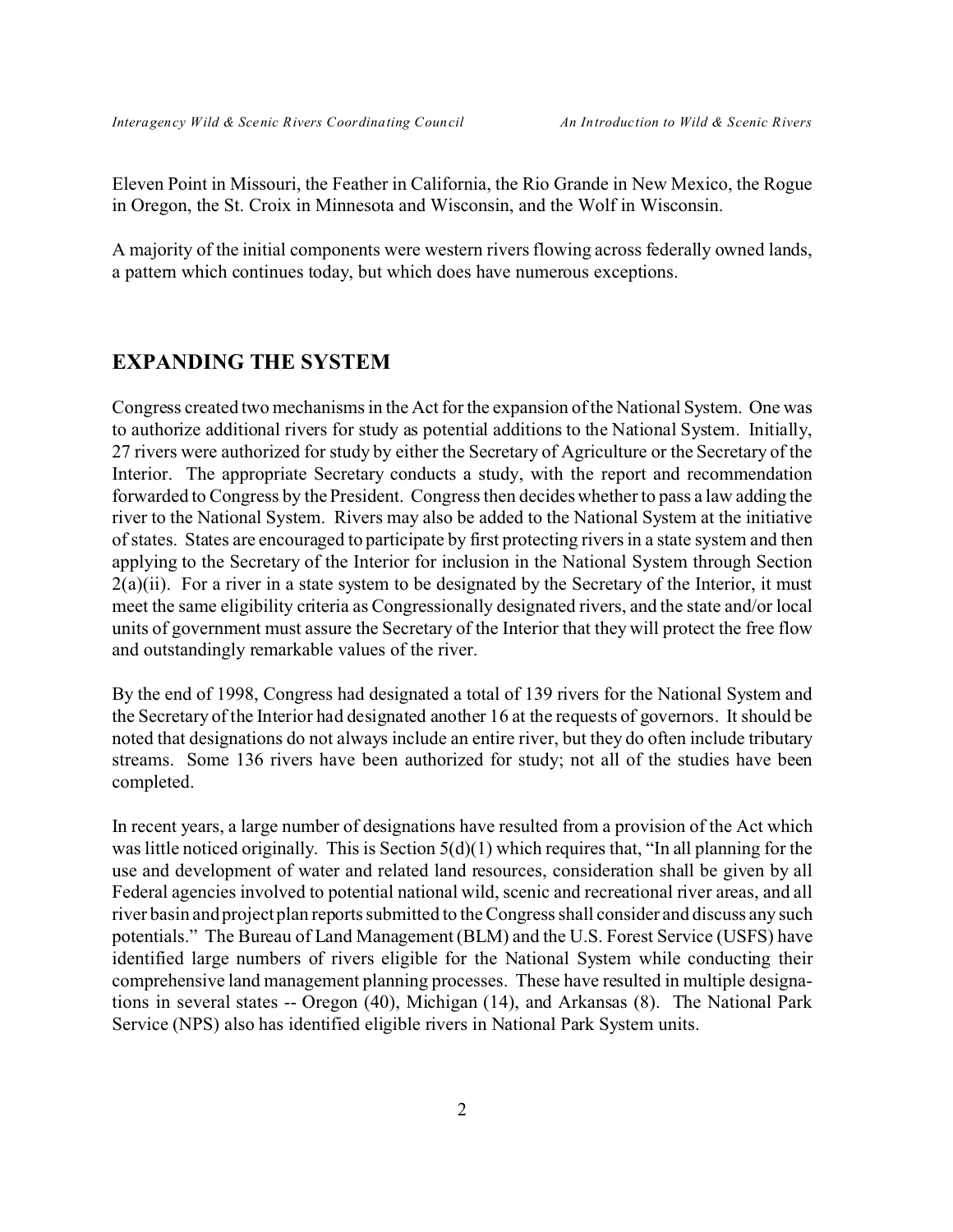### **HOW THE SYSTEM PROTECTS RIVERS**

#### **Protection from Federal Activities**

The heart of river protection, and the essence of the Act, is protection of free-flowing character. Free-flowing is defined in the Act as "existing or flowing in natural condition without impoundment, diversion, straightening, rip-rapping, or other modification of the waterway. The existence, however, of low dams, diversion works, and other minor structures at the time any river is proposed for inclusion in the national wild and scenic rivers system shall not automatically bar its consideration for such inclusion. . . ." To protect free-flowing character the Federal Energy Regulatory Commission (which licenses nonfederal hydroelectric projects) is not allowed to license construction for dams, water conduits, reservoirs, powerhouses and transmission lines, or other project works on, or directly affecting, wild and scenic rivers. Other federal agencies may not assist by loan, grant, license or otherwise any water resource project which would have a direct and adverse effect on the values for which a river was designated.

#### **Management Direction**

Every river in the National System must be administered in such a way as to protect and enhance the values that made it eligible for the National System, but not to limit other uses that do not substantially interfere with public use and enjoyment of these values. This requires that every river in the National System, whether designated by Congress or the Secretary of the Interior, have a manager responsible for assuring protection. Federal managers include the USFS in the Department of Agriculture or the BLM, NPS, or U.S. Fish and Wildlife Service (USFWS) in the Department of the Interior. Management is provided by the federal agency (or agencies) which manages the land adjacent to the river. For rivers designated under Section 2(a)(ii), a state agency is responsible for management, sometimes in concert with local governments.

#### **River Classification**

Rivers in the National System are classified as wild, scenic or recreational. This terminology has caused frequent confusion because wild rivers are not necessarily fast-moving whitewater rivers, scenic rivers may not be noted for scenic values, and recreational rivers may not receive heavy public use. The labels actually refer to the degree of development along the river. The definitions of wild, scenic and recreational from the law are: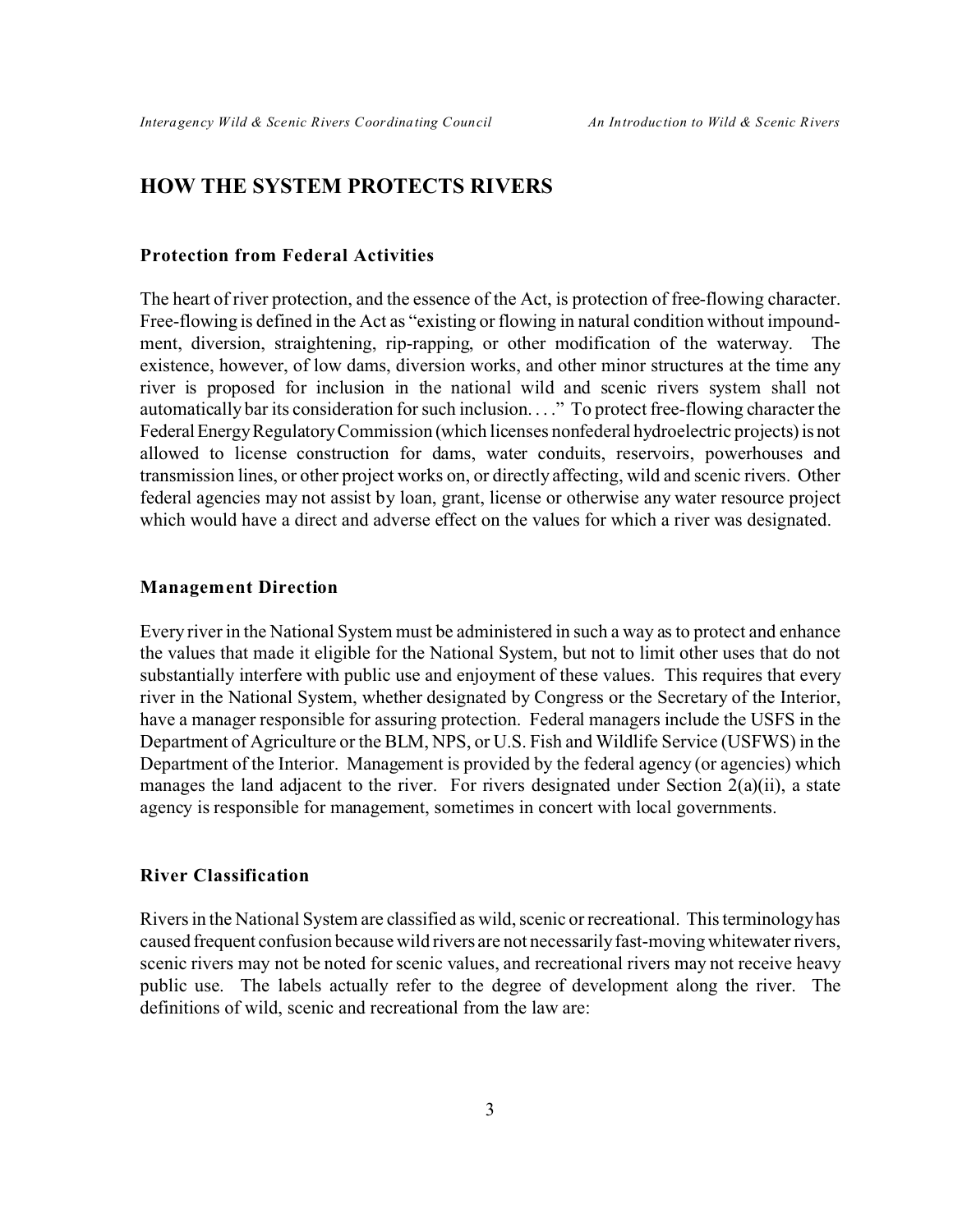*"Wild" river areas -- Those rivers or sections of rivers that are free of impoundments and generally inaccessible except by trail, with watersheds or shorelines essentially primitive and waters unpolluted. These represent vestiges of primitive America.*

*"Scenic" river areas -- Those rivers or sections of rivers that are free of impoundments, with shorelines or watersheds still largely primitive and shorelines largely undeveloped, but accessible in places by roads.*

*"Recreational" river areas -- Those rivers or sections of rivers that are readily accessible by road or railroad, that may have some development along their shorelines, and that may have undergone some impoundment or diversion in the past.*

Rivers in the National System are often referred to as "wild and scenic rivers" without regard to actual classification. This is acceptable when speaking of the National System in general, but the specific legal classification is an important distinction as it has a direct effect on how the river is administered and whether certain activities on federally owned land within the boundaries are permissible. Regardless of classification, each designated river is administered with the goal of nondegradation and enhancement of the values which caused it to be designated.

#### **Establishment of Boundaries and Land Acquisition**

In the case of state-protected rivers, the state determines how it will protect resources. This may or may not include establishment of lateral boundaries. Boundaries are required, however, for federally managed rivers in the National System. Boundaries are limited to an average of no more than 320 acres per river mile. Because Congress did not intend the National System to result in addition of large acreages to the federal estate, purchase of fee title within this boundary is limited to no more than 100 acres per mile and, if over half the land within the boundary is in public ownership (federal, state and local), condemnation cannot be used for fee title acquisition. Condemnation by the federal government also is not allowed where a river runs through an incorporated area which is enforcing zoning ordinances that are protecting natural and cultural values along the river. Land acquisition to the fullest extent authorized is often not required.

#### **Cooperation with Others**

The Act allows a federal river manager to assist and cooperate with states or their political subdivisions, landowners, private organizations, or individuals to plan, protect and manage river resources. This authority applies within or outside a federally administered area and applies not only to rivers in the National System, but to all rivers. The assistance can include limited financial assistance.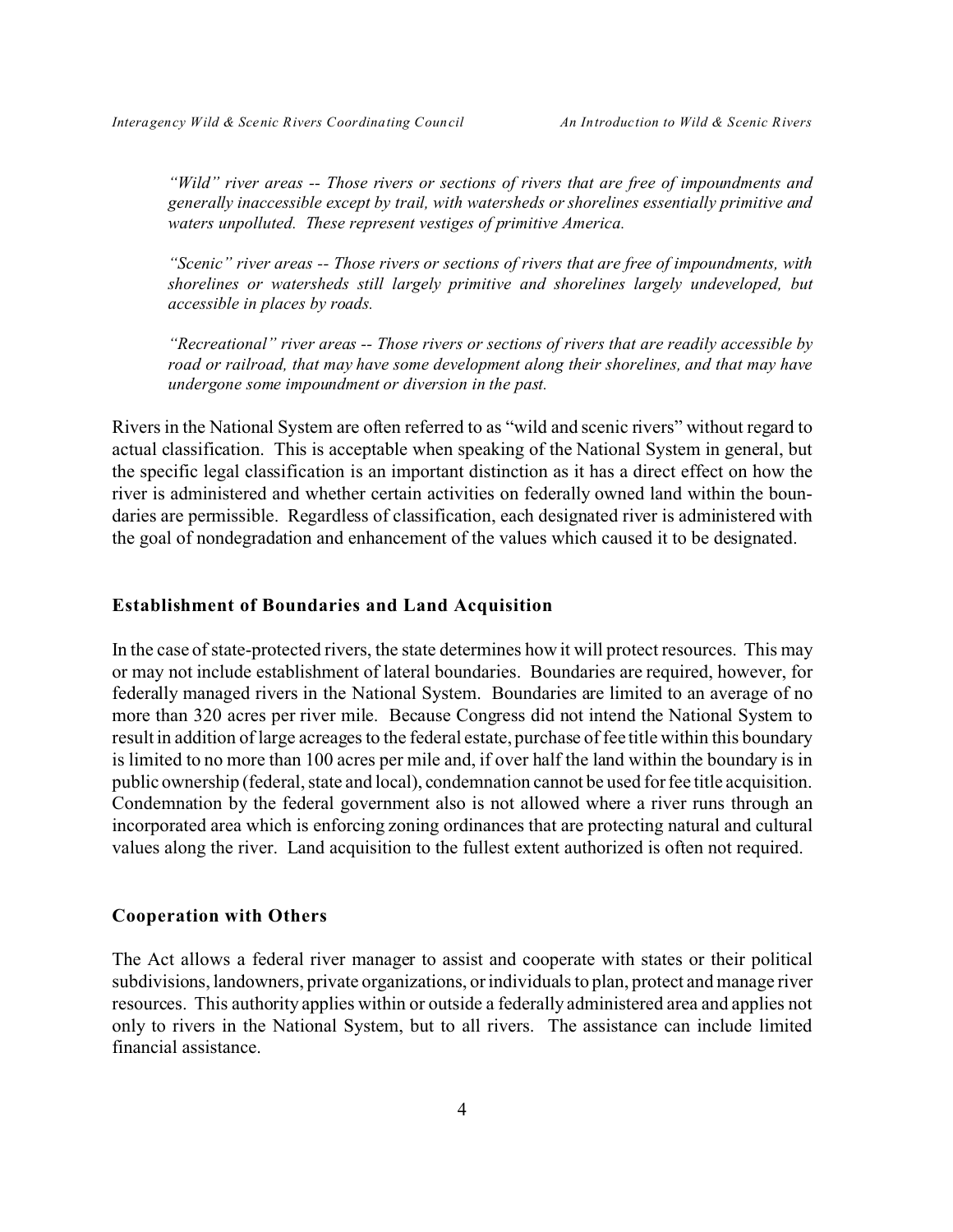Wild and scenic rivers are not "river parks," a term which suggests public ownership of land given over to recreational pursuits. While some recreational use, or a great deal of use in some cases, is expected, management to protect natural and cultural values is emphasized. Such protection does not require public purchase and ownership of land if values can be protected by other means. These can include local zoning; restrictions on development on floodplains, steep slopes and other incompatible lands; donations of development rights to land trusts; and other methods. Use of these methods requires a great deal of cooperation among state and local governments, organizations and individuals and usually a central coordinator. This is an approach being used with increasing success, particularly in the northeastern states where private lands predominate and where, like elsewhere in the country, there is resistance to federal control or additional federal land acquisition for conservation purposes.

## **EXAMPLES OF WILD AND SCENIC RIVERS**

The three examples of wild and scenic rivers presented here were selected to show both the broad range of types of rivers in the National System and the range of management strategies.

#### **Rogue River, Oregon**

The lower 84.5 miles of the Rogue River in Oregon is one of the original eight rivers designated in 1968. The BLM administers the upper 47 miles from the mouth of the Applegate River to the Siskiyou National Forest boundary. The USFS has responsibility for the lower 37.5 miles located within the boundaries of the Siskiyou National Forest. A portion of the lower river flows through the Wild Rogue Wilderness and, through special legislative language creating the Wilderness, is managed as a wild river. Management as a wild river allows for uses not typically permissible in designated wilderness.

The river contains a diversity of recreation and scenic values flowing as it does through impressive rock gorges and canyons. It is recognized for an outstanding fishery, many miles of near natural scenery, and whitewater boating. Recreational motorized and nonmotorized boating is done both by private parties and commercial operators. These different types of uses and users present challenges to the managers.

At the date of the river's designation, the majority of adjacent lands were in public ownership. The BLM and USFS have purchased a number of properties in fee and various easement rights on other properties. The management of this river involves not only the federal government, but also landowners, the public, commercial recreation operators, and local/state governments.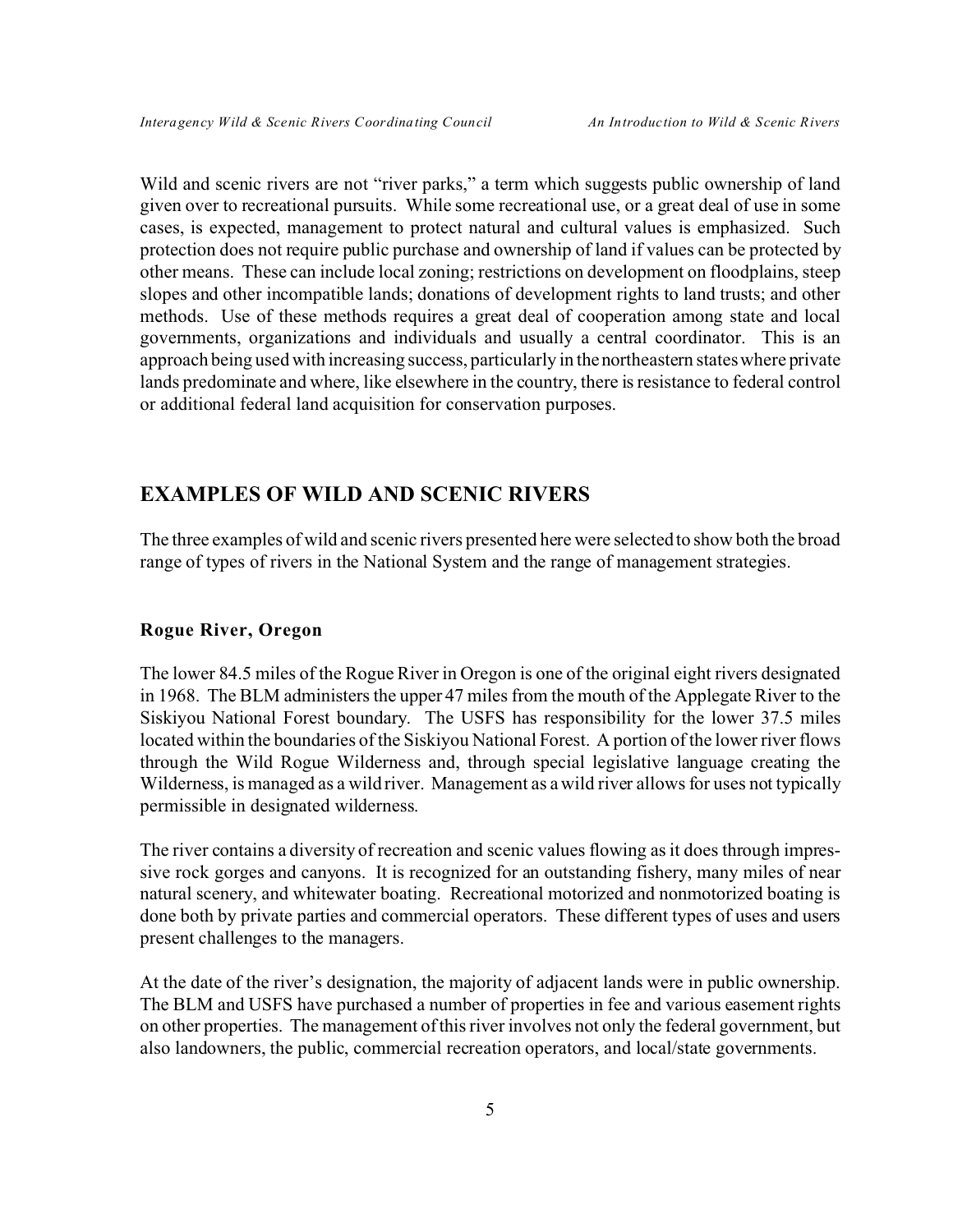#### **Loxahatchee River, Florida**

The Loxahatchee River in Florida is a much different type of river and is managed differently than the Rogue. The designated section of river flows slowly through a subtropical swamp under a bald cypress canopy. Like the Rogue, however, it is a popular recreational river for boating. The river was authorized for study by Congress in 1978. The NPS studied the river and determined that only a short 7.6-mile stretch was eligible because the remainder had been modified for shoreline development.

The study also determined that the appropriate administrator would be the state of Florida because 4.25 miles flow through Jonathan Dickinson State Park, 1/2 mile through a county park, and the South Florida Water Management District planned to purchase the remaining privately owned shoreline for additional parkland. Local land use controls offer protection for land beyond the shoreline. The state of Florida did not (and still does not) have legislation for a state system of protected rivers, but it did pass legislation to make this segment of the Loxahatchee a state scenic river and to enable the Florida Department of Natural Resources to protect it. Following an application by the Governor of Florida, the Secretary of the Interior designated it as a state administered river in 1985.

#### **Upper Delaware River, New York and Pennsylvania**

The Delaware River is the largest undammed American river east of the Mississippi River. A 73.4-mile segment and a 37-mile segment, known as the Upper Delaware and Middle Delaware respectively, were designated by Congress in 1978. An additional segment, referred to as the Lower Delaware, currently is being studied for possible designation.

The Upper Delaware is a component of both the National System and the National Park System. The NPS administers the river using a superintendent and a small staff. The Upper Delaware was among the first so-called "partnership" or "private land" rivers (as it flows primarily through privately owned land) designated. Although the NPS has land acquisition authority, it was directed by Congress to work with the states of New York and Pennsylvania, the adjacent counties, and local governments to protect river and land-based resources. Land acquisition is not to be the primary tool for resource protection. A citizens advisory council was authorized to assist in this effort.

There was a great deal of controversy locally, with some people fearing that the NPS would resort to a major acquisition program. However, after a long, fractious process, a management plan was developed for the river, along with the formation of a management council, in which most of the local governments participate. The ultimate effectiveness of this approach is to be determined, but so far it is working to protect the river values.